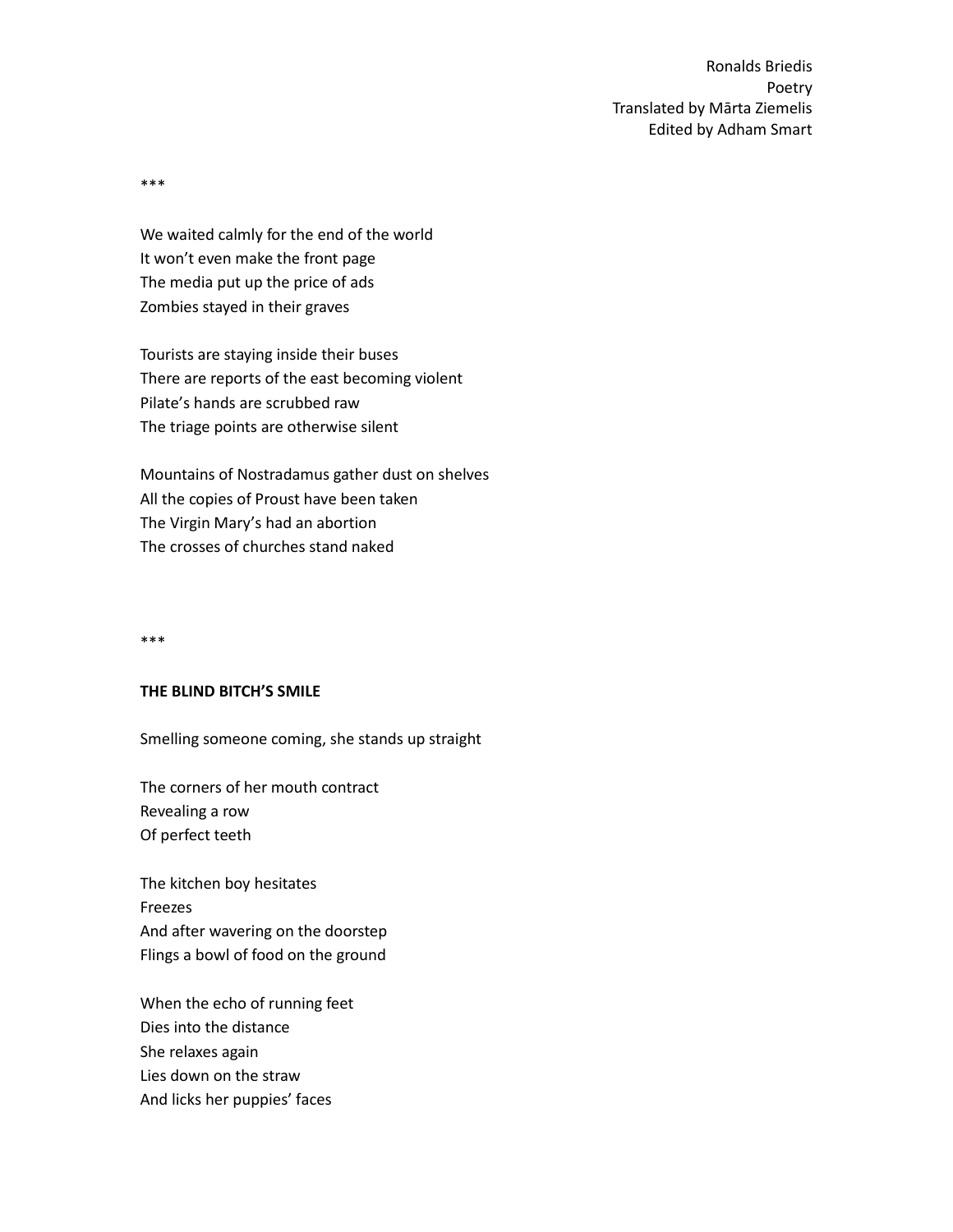\*\*\*

### **AN OPERA CLOAKROOM ATTENDANT'S MEMORIES OF** *LA BOHÈME*

 *K.V.*

Waiting for Mimi to hit the high *mi,* Ņina and I picked out the prettiest fur coats and went on our date with Viktor.

Viktor is the carpark security guard. He pulled up in a white Rolls-Royce looking stuck-up, wearing a shirt and everything. We whined until we convinced him to shoot off to the sea. The moon, the Rolls-Royce, champagne (the last hidden away from Viktor)... When he went driving he'd invite two girls at a time so he wouldn't lose his usual double vision.

About halfway there a fox ran out onto the road, and Viktor swerved to make sure he hit it. We got out and looked at it: a pregnant female. Ņina started screaming at Viktor, and he, laughing, draped the dead animal around her neck. She stopped screaming after that. Just kept throwing up. But when she stopped, she smashed the bottle on the bumper and burst one of the tyres. I felt the evening's romance start to wane.

Viktor got very angry and punched Ņina in the stomach as hard as he could. Twice. Probably because of his double vision. Then he got back into the Rolls and drove off, brakes showering the asphalt with sparks like a sparkler on a Christmas tree.

I helped Ņina up and, supporting each other, we tottered into the nearest pub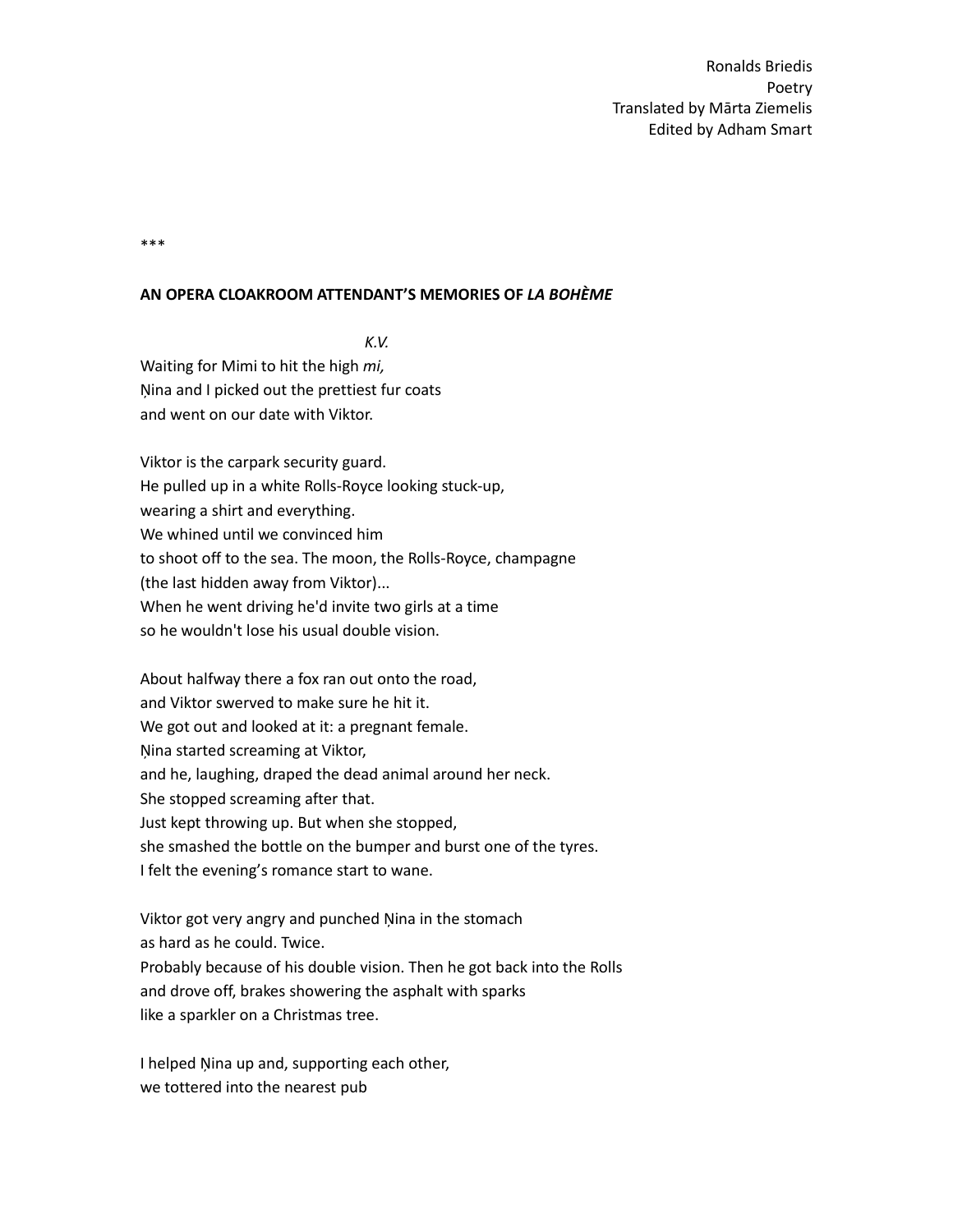where we drank a bottle of vodka, smooched the bartender and yowled Mimi's aria into the mike for half an hour straight over all the karaoke tracks.

After the nth act we left, warm and soft, our audience moved to tears, their confused heads bent like flowers waiting for the prima donna in her dressing room since the morning, and hitched a lift with the first car that came along.

At the opera again, we put the fur coats back in the wrong places.

\*\*\*

### **TANGO**

 *A.V.*

Mr. Poet The only window in your bedroom Is blocked up with books

This space always lacks warmth, Like men's broken hearts Where life goes on by the light of crackling fuses Eating through poorly insulated wires At both ends

At night a draught and half of Rīga's bohemians blow in here Pouring themselves everything that burns into their guts Re-counting the teeth Of an antique piano Tuned like the lines Of a clumsily-written sonnet

The dust on the tomes By dead classic writers irritates your nostrils More than cocaine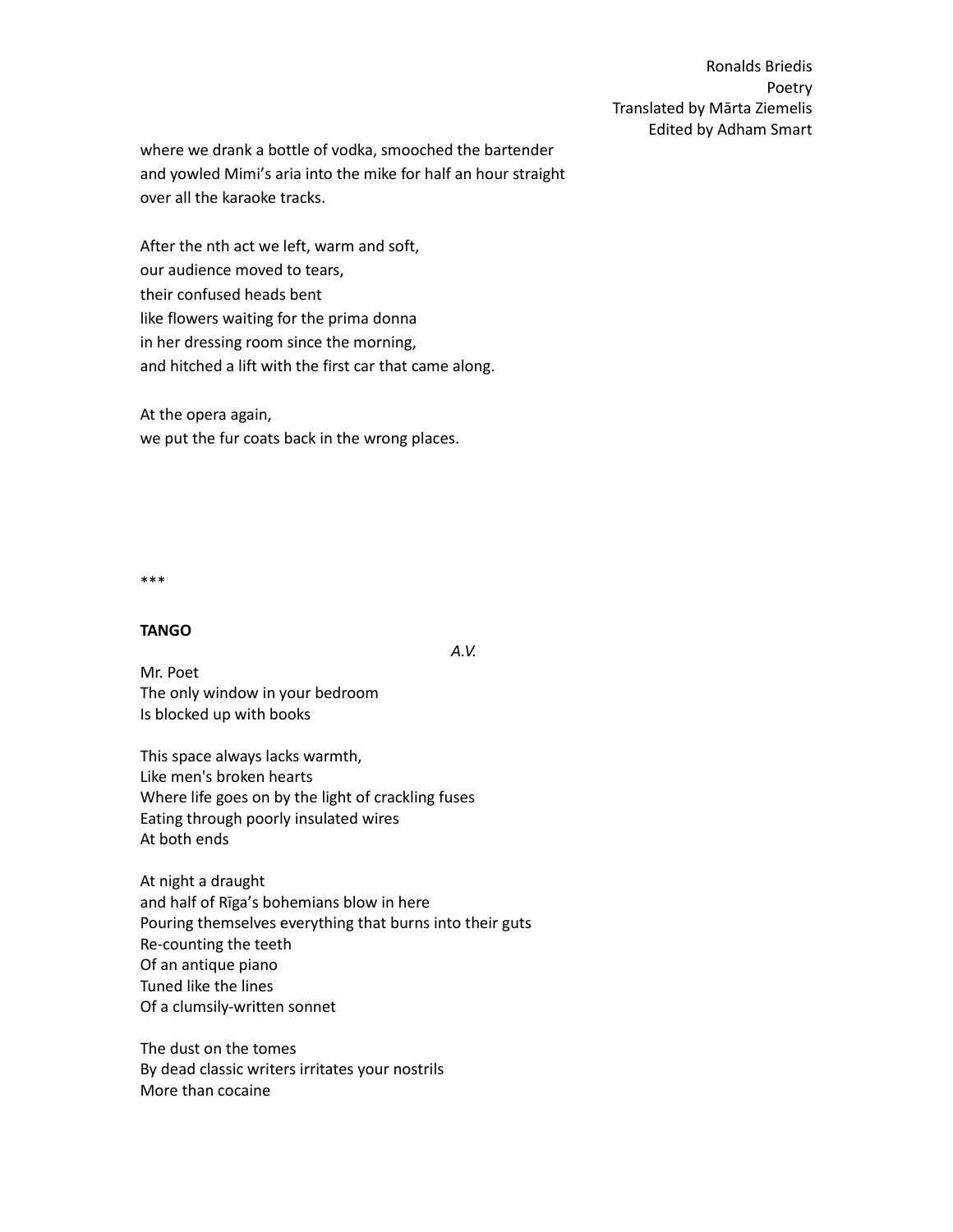While in the rooms next to you Women cling onto gloomy-looking men Real machos who keep their hands In their pockets Fingering coin-sized holes Even when they're dancing

Soon the mechanism will wind down And they'll slump into beds With their shoes on Staring blankly at ceilings Black from cigarette smoke

Mr. Poet When you come out into daylight A shadow like a pair of trousers Fallen down before everyone's eyes Drags along behind you

\*\*\*

Rīga by night Is a city of taxis Checkers and chess Criss-crossed streets Like the wordplay Of a crossword mess

I've written more Than I can ever read Why keep churning it out The happy moments Of this last year Are barely enough to count

I take out my wages From the sleepy ATM I won't go walking tonight Transportation teaches you to travel Not in space but through time Home is just in sight

I'll get out By the high brick wall I'll kiss the ground On which almost four billion Women who don't love me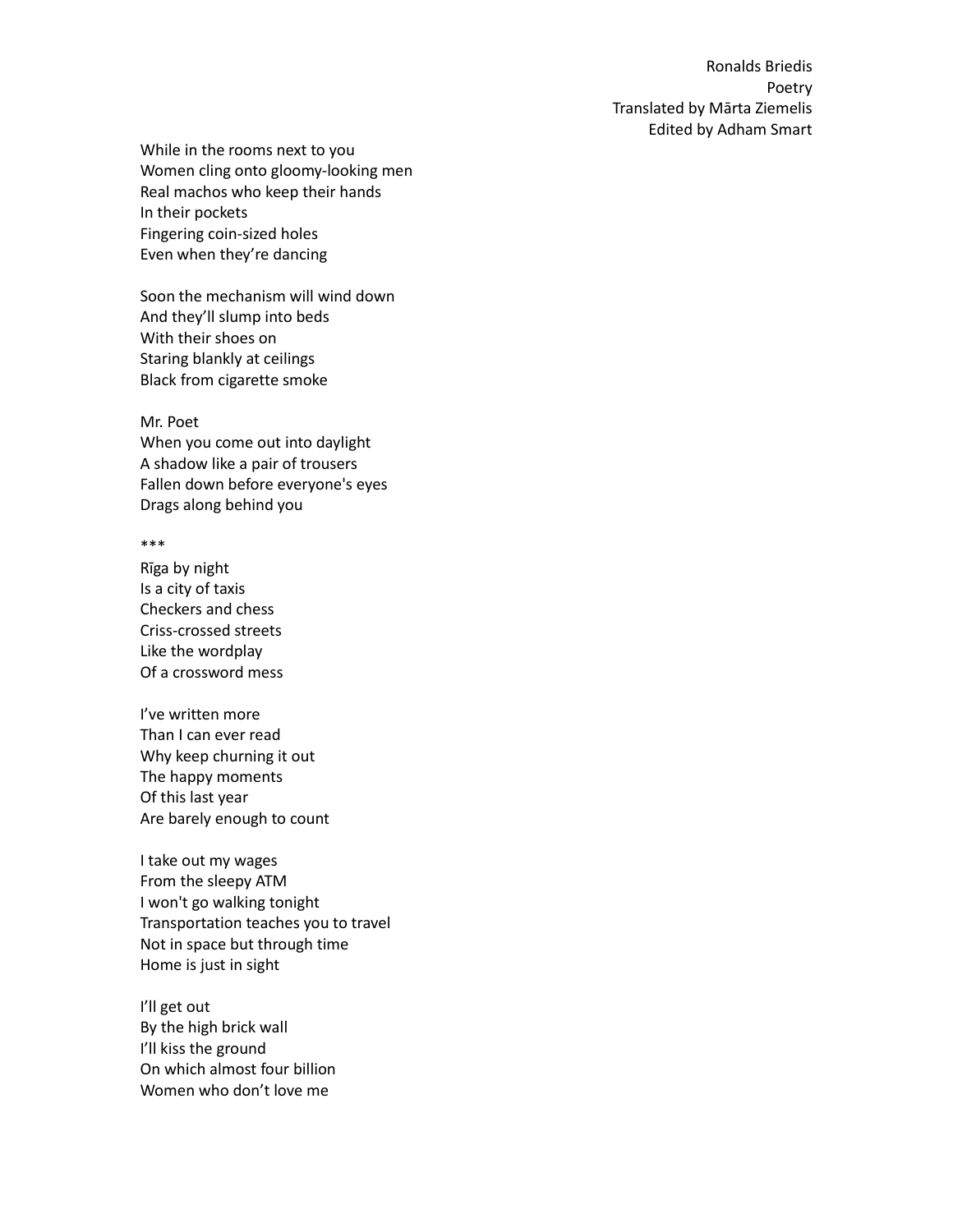## Walk around

The logic of life Arrives head-first But leaves with the feet The eyes of traffic lights Are red from weeping I guess no ride for me

On the other side of the window A child wails silently while adults yell and roar All I ever wanted Was for my ceiling To become someone's floor

I climb up stairs in endless Temporary homes I've blistered my feet but I climb them still A straight line Crosses itself more often Than two curves will

My body casts a shadow When I hang up my skeleton And likewise my soul casts a body So that neither one feels cramped I sink into a chair And the background pushes through me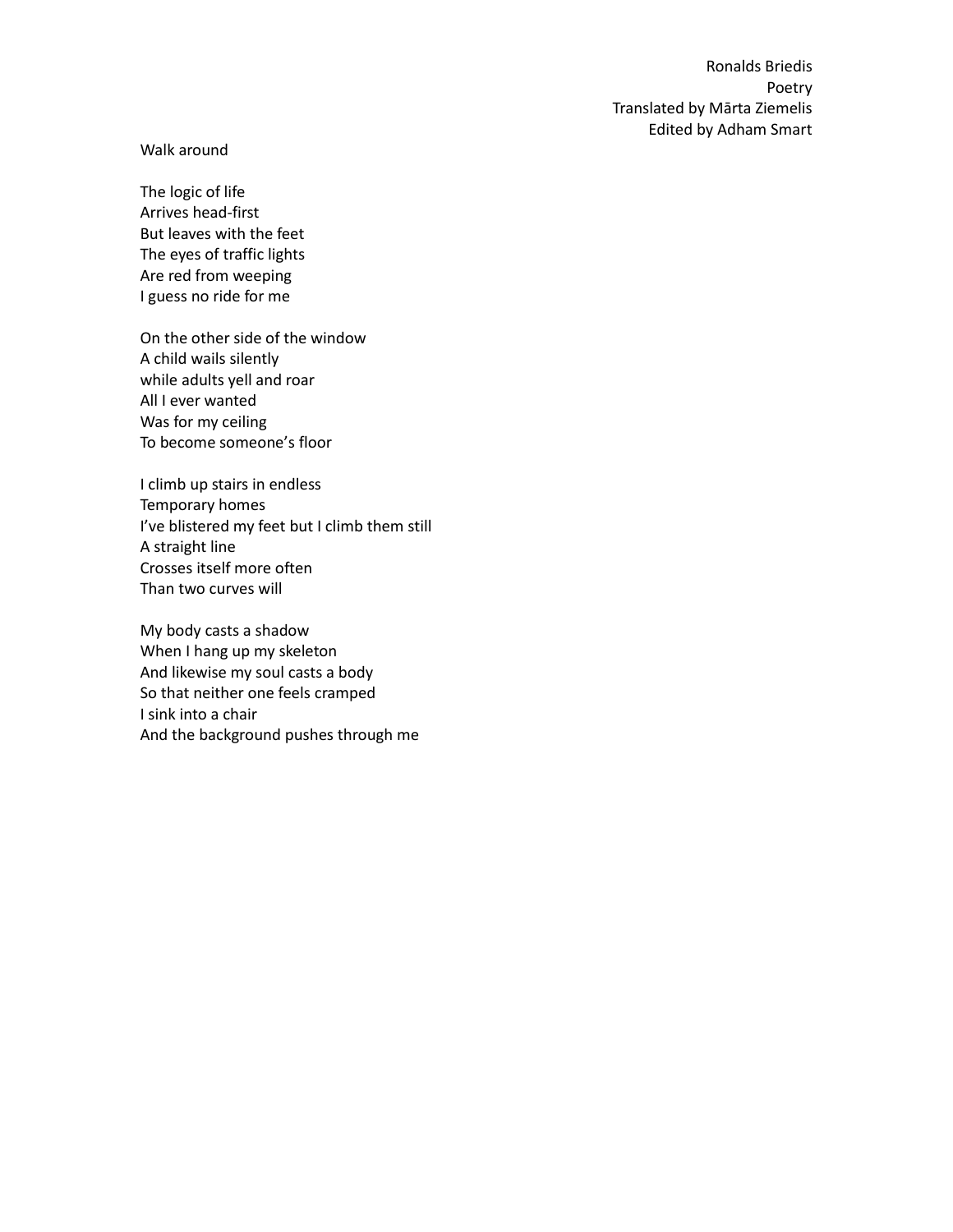\*\*\*

From all around the world They fly in for the launch Of the fourth-generation Vocaloid's new single Long-haired geeks And female telesales reps with glasses Who work in online retail

The architectural wonders On the island built in Tokyo Bay Seem out of date For the cosplay carnival organised every year By the giants of the anime industry

When the hologram of a green-haired pop diva Appears on stage The thunder of the squealing fans Overloads the equipment And something like Chinese intonation Pierces ears like A thousand pieces of chalk Writing a single character On thousands of school blackboards

In the virtual anthill Social status is proportional To the size of your memory card Or to the free space on it Even as the hits of the season play Local *otaku* keep an eye on their phones Tracking the auction of an e-autograph

At the end of the show The owner of the synthesised voice says goodbye Waves to the crowd And dissolves into a cloud of little pink hearts Leaving everyone chanting her name And waving the little lights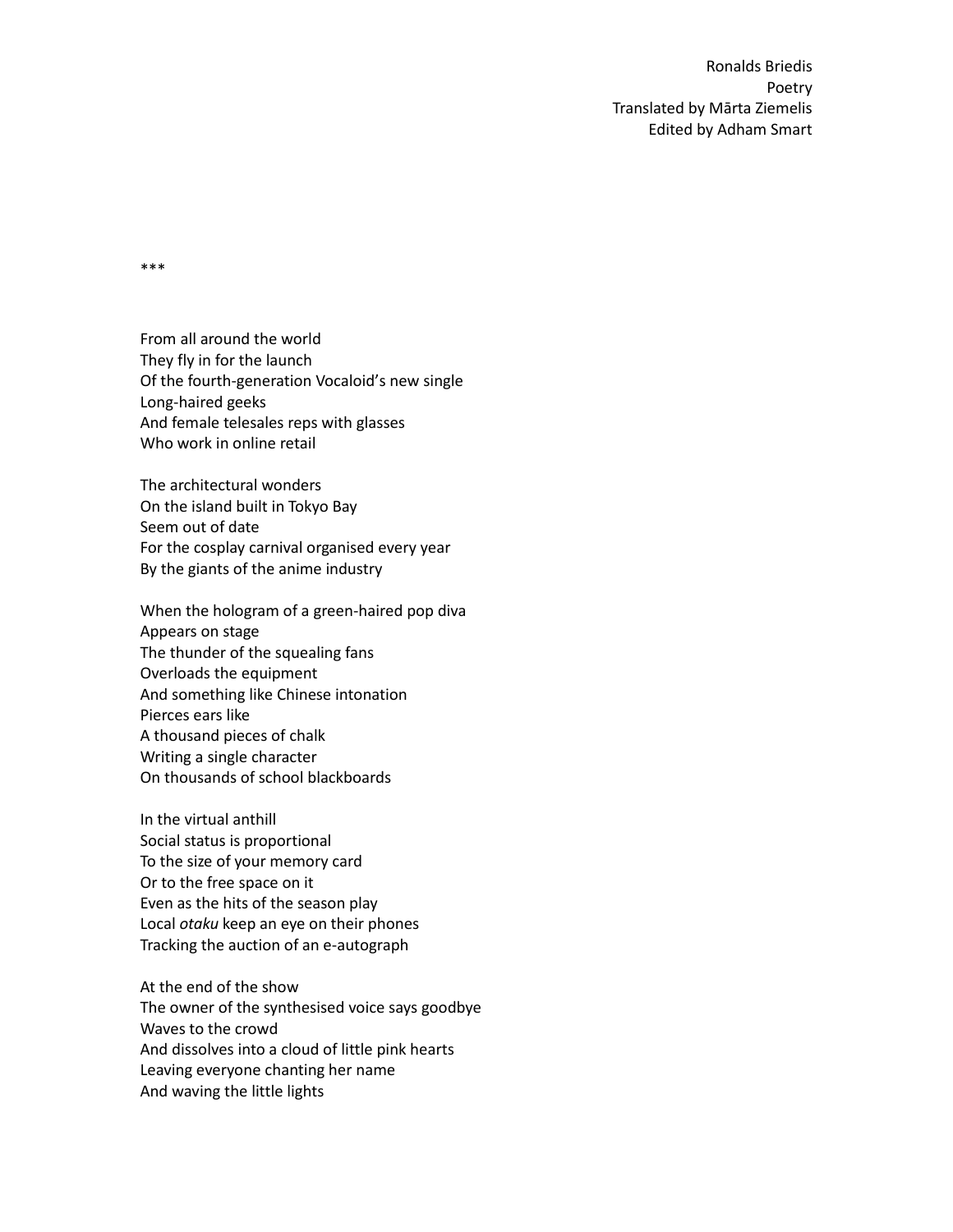### Included in the ticket price

After the concert the crowds pour into the subway And sink into their screens again Erecting invisible walls around themselves Unshakeable even for The two small earthquakes That rock the carriage Before the most colourful passengers Spill out into Akihabara

The multi-storey *Bishōjo* (beautifulyounggirl) posters Are dazzling to the non-Asian eye In this paradise of comics In almost every little shop There's a boy in sunglasses at the counter Trying to buy a magazine With his older brother's passport

You can translate Ishiguro freely From English to American And Murakami From American to Japanese But foreigners amongst the mass Of surgical masks Are betrayed by the accent of their body language

Dinner time approaches After lectures female students in French maid outfits Earn money on the side By inviting customers into cafés Where for a fee They draw kittens in ketchup On re-heated ready meals Blow on your spoon Or sing a bon appétit song

There's no photography here But someone always manages To point a lens at them From inside a bag

The girl waiting tables Is moving too fast And the photo shows her Trailing a thousand arms behind her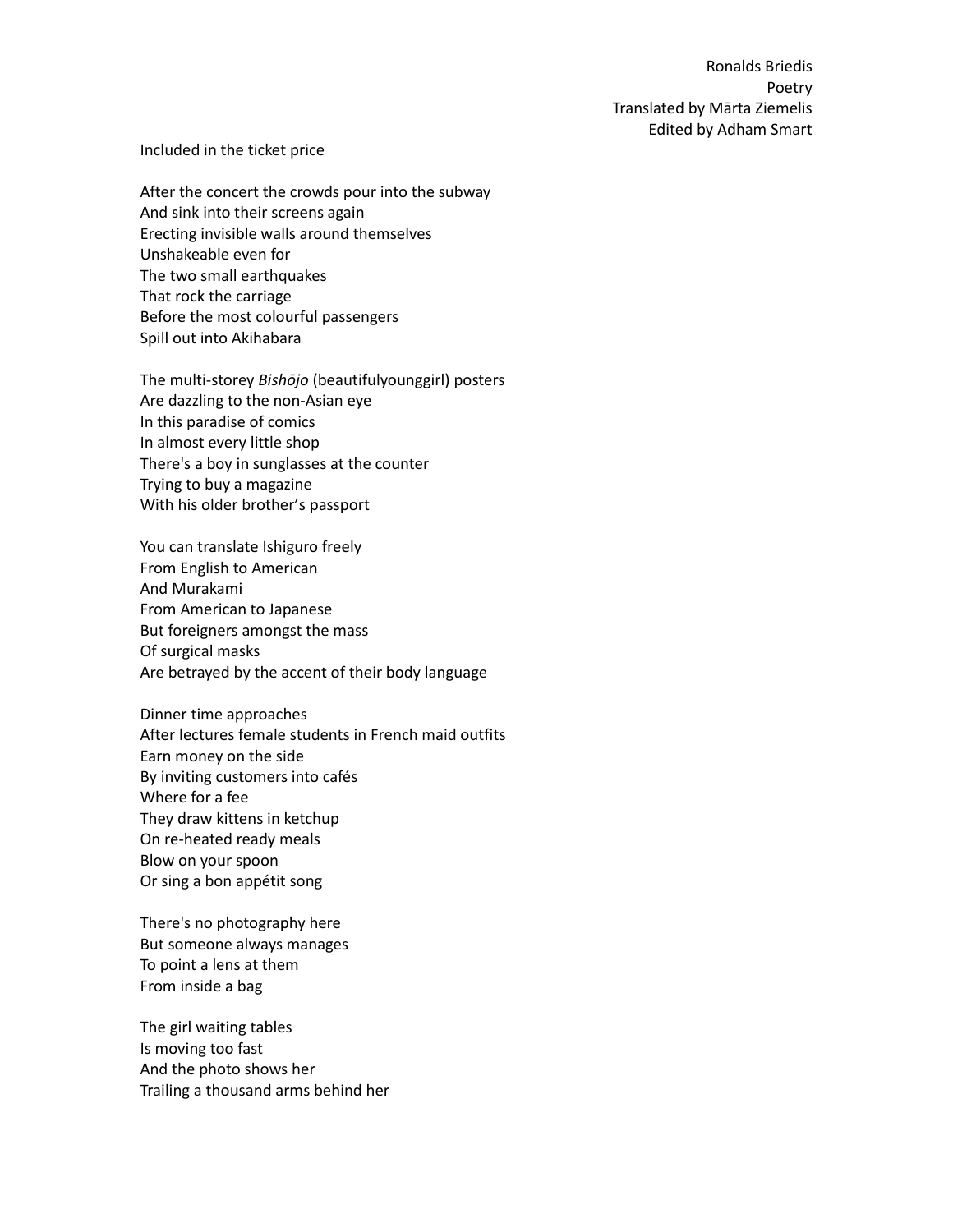Like the compassionate goddess Kannon After whom The tourist's camera is named

Later the tourist uploads the photos To social media Comes up with witty comments for each one But doesn't write them in

Words suddenly seem out of place Like shadows in children's drawings

\*\*\*

As a child Lin Lin used to dance with a man's coat In front of the mirror Look through foreign music magazines And try on the cutest boys' Last names

Her mother always joked That Lin Lin was A child born from a kiss

Lin Lin rarely remembers her mother The only reminders of her now are the jars Of capsules which change in colour and amount More often than underwear

When her mother didn't get up from bed A woman in high-heels Took Lin Lin away to a Go-Go club for girls Who had been born as boys

In her free time Lin Lin Strokes the handbag she was given by an American tourist Or curls up on the mattress in her hotel room And looks out of the window Counting planes

Rain from one of Lin Lin's tears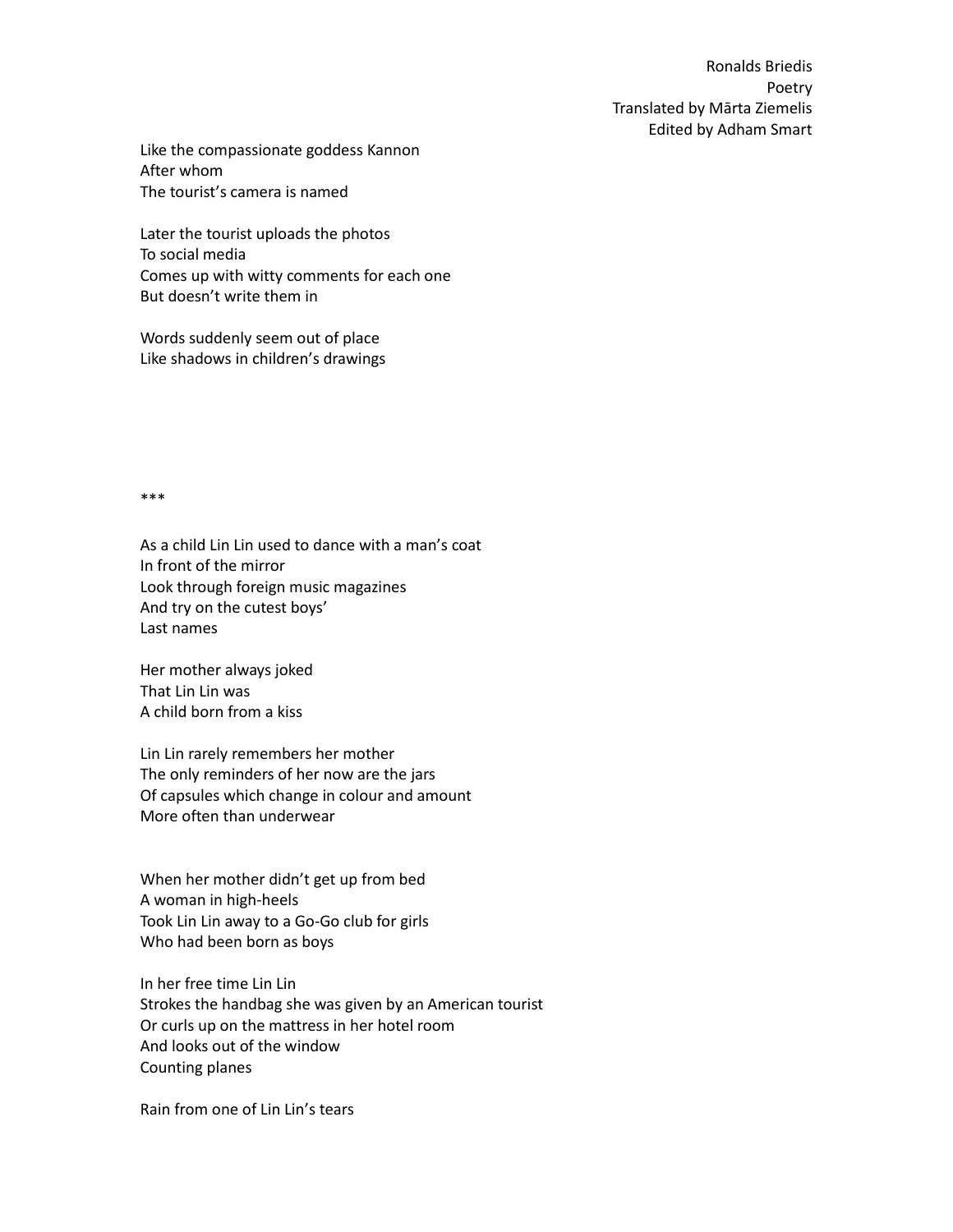\*\*\*

## **A TIRED GURU**

He climbs out of his white helicopter And heads to the ashram Which his followers surround

Bodyguards try to steer him Through the sea of outstretched arms untouched But the usual dishing out of blessings Is interrupted by the blindness visited on him By the flash-bulbs going off in his eyes

Tickets to his revelations Are sold out years in advance Yet he hasn't even told his family That the doctors only give him Months to live

Inside the ashram the noise of the crowd Is replaced by the quiet drone of the air con And the synthetic smell Of recently furnished spaces That still hangs around

When his sight starts to return He sees a sofa and photos on the wall emerge from the dark And he, Sai Baba and Osho Hug for too long For the cameras

He comes out to his audience wearing sunglasses And raises his ring-encrusted hands To the sky

And his feet don't reach the ground